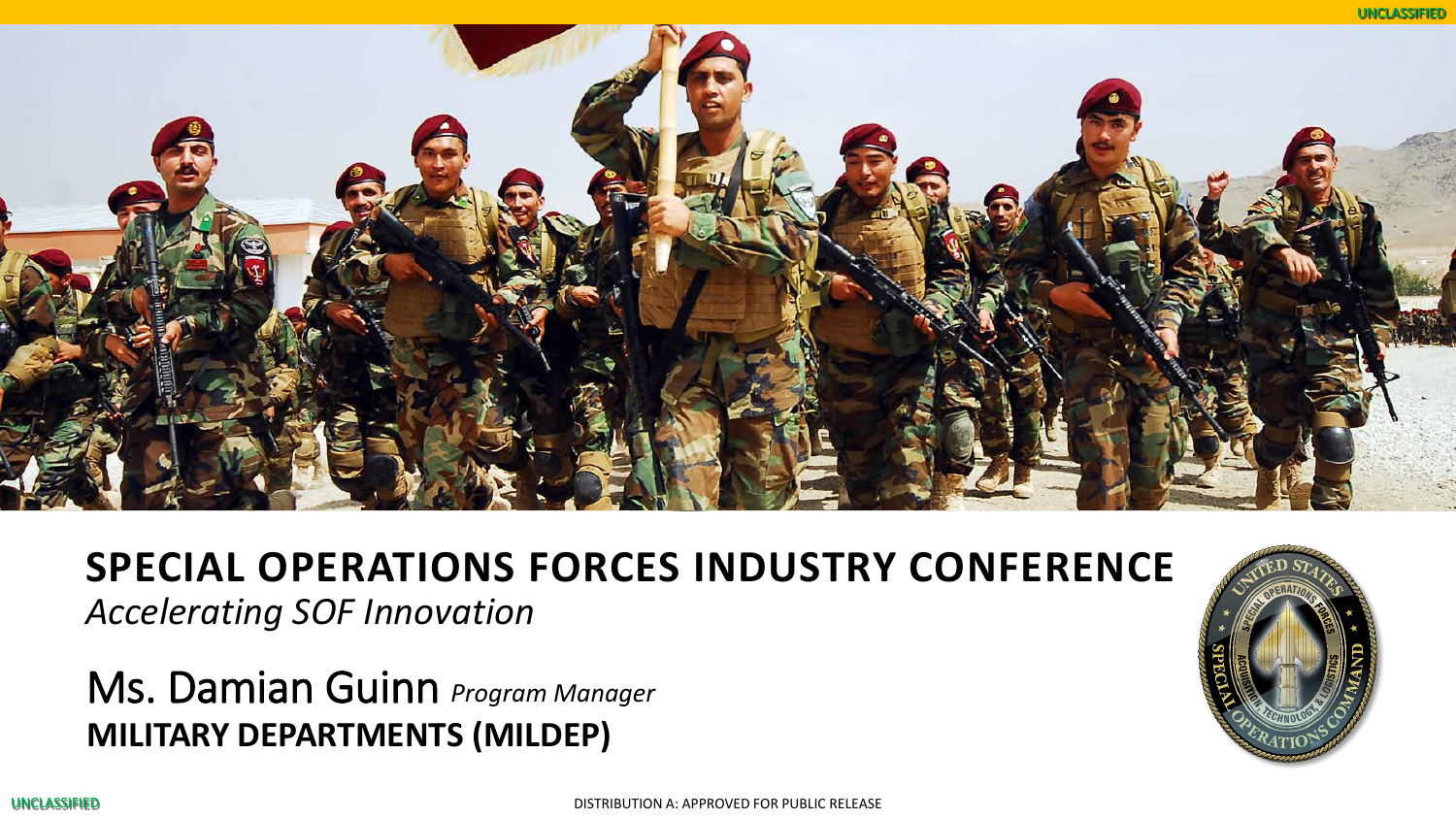## **Program Manager Military Department**

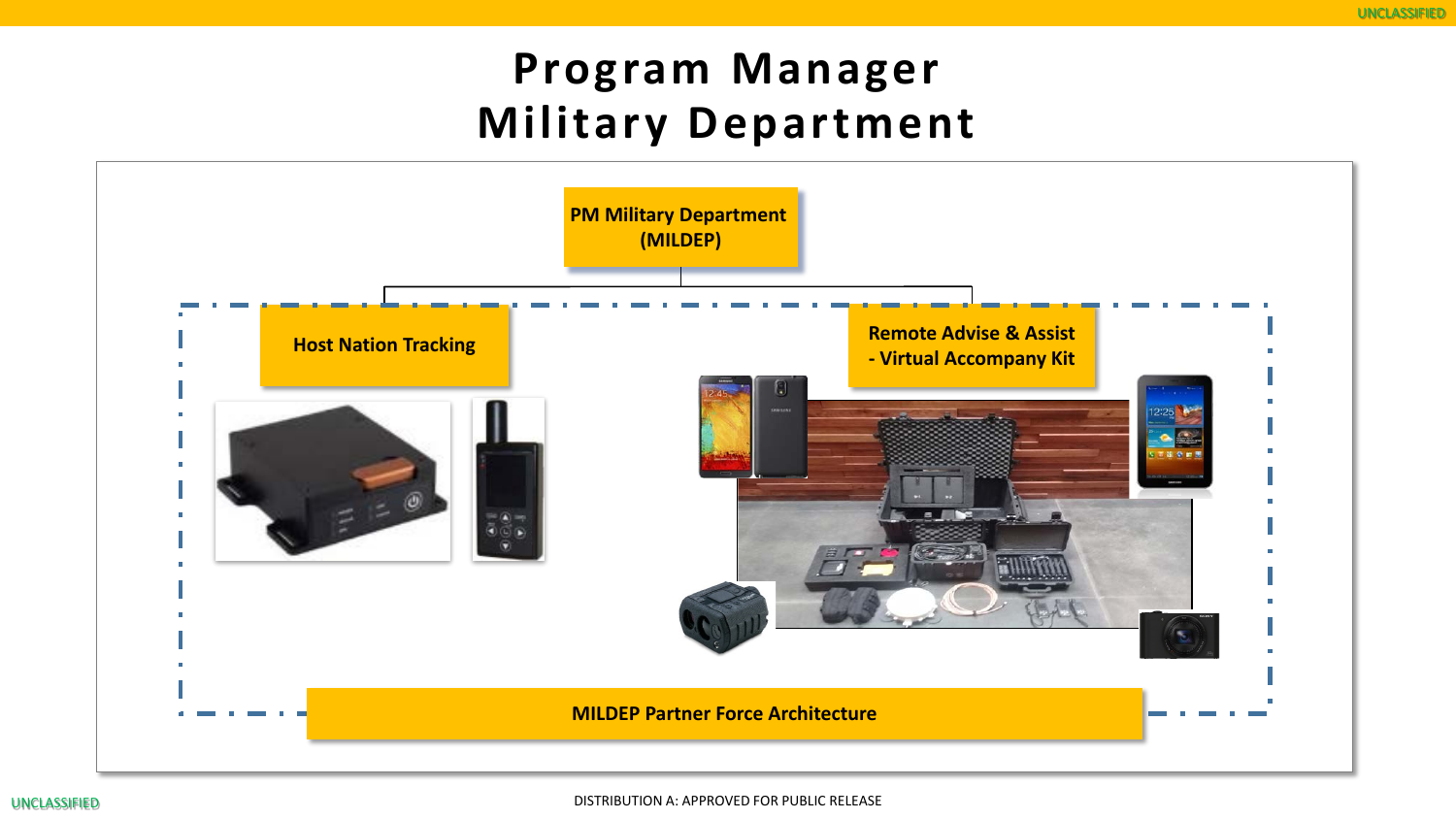# **Program Manager Military Department**

#### **Fielding to Components**

- **Continuously Tailored**
- **Two/Three Annual Increments**

#### **MILDEP Priorities**

#### **MILDEP Portfolio**

- **Host Nation Tracking devices**
- **RAA-VAK Kits**
- **Provide Partner Forces with a tactical picture that SOF can monitor while maintaining seamless connectivity, situational awareness, and mutual support - outside the effective range of small arms fire.**

| <b>ACQUISITION STRATEGY</b>                                                                             | <b>PERIOD OF PERFORMANCE</b>                                                                            | <b>MILESTONES</b>                                                                                                                                                |
|---------------------------------------------------------------------------------------------------------|---------------------------------------------------------------------------------------------------------|------------------------------------------------------------------------------------------------------------------------------------------------------------------|
| • Middle Tier Acquisitions<br>• COTS (and modified versions)                                            | • Deliver Capability Within 90-Days<br>to one Year of Award (Norm)                                      | • Kit Selection semi-annually<br>• NET Continuously<br>• Technical Insertion to<br><b>Maintain Relevancy</b>                                                     |
| <b>OPPORTUNITIES</b>                                                                                    | <b>FUNDING</b>                                                                                          | <b>CURRENT CONTRACT/OEM</b>                                                                                                                                      |
| • Technology & Industry Liaison Office<br>• CRADA's<br>• Prize Challenge<br>• Technical Experimentation | • Combat Mission Needs Resourcing<br>• TSOC/Component Internal O&M<br>• Baseline Funding Initiates FY21 | • T-REX Multiple Award IDIQ Contract<br>• SPAWAR Afghan National Tracking and<br><b>Host Nation Tracking Support contracts</b><br>• Multiple OEMs - Contact TILO |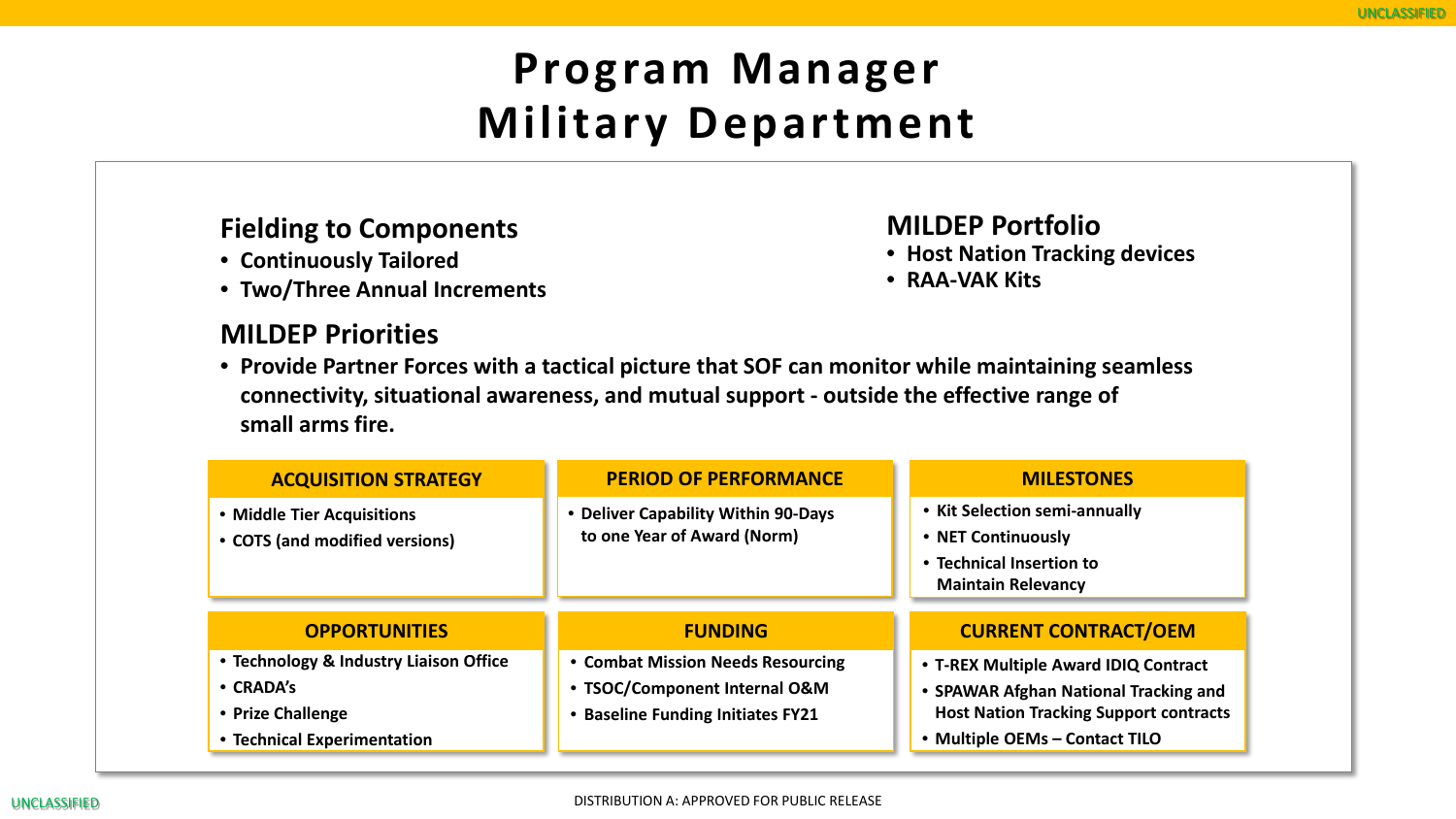### **Host Nation Tracking**

- **Iridium based network provides near real-time location and identification data, emergency beacon and tactical display to communicate with SOF Teams.**
- **Displays data on Google Earth using a Partner Force Network.**
- **Data feeds into Blue Force Tracker (BFT), Ringtail, Global Command and Control System (GCCS), Google Earth for Coalition Forces and additional databases.**



**Mi-25/Mi-35**









**MSFV**

DISTRIBUTION A: APPROVED FOR PUBLIC RELEASE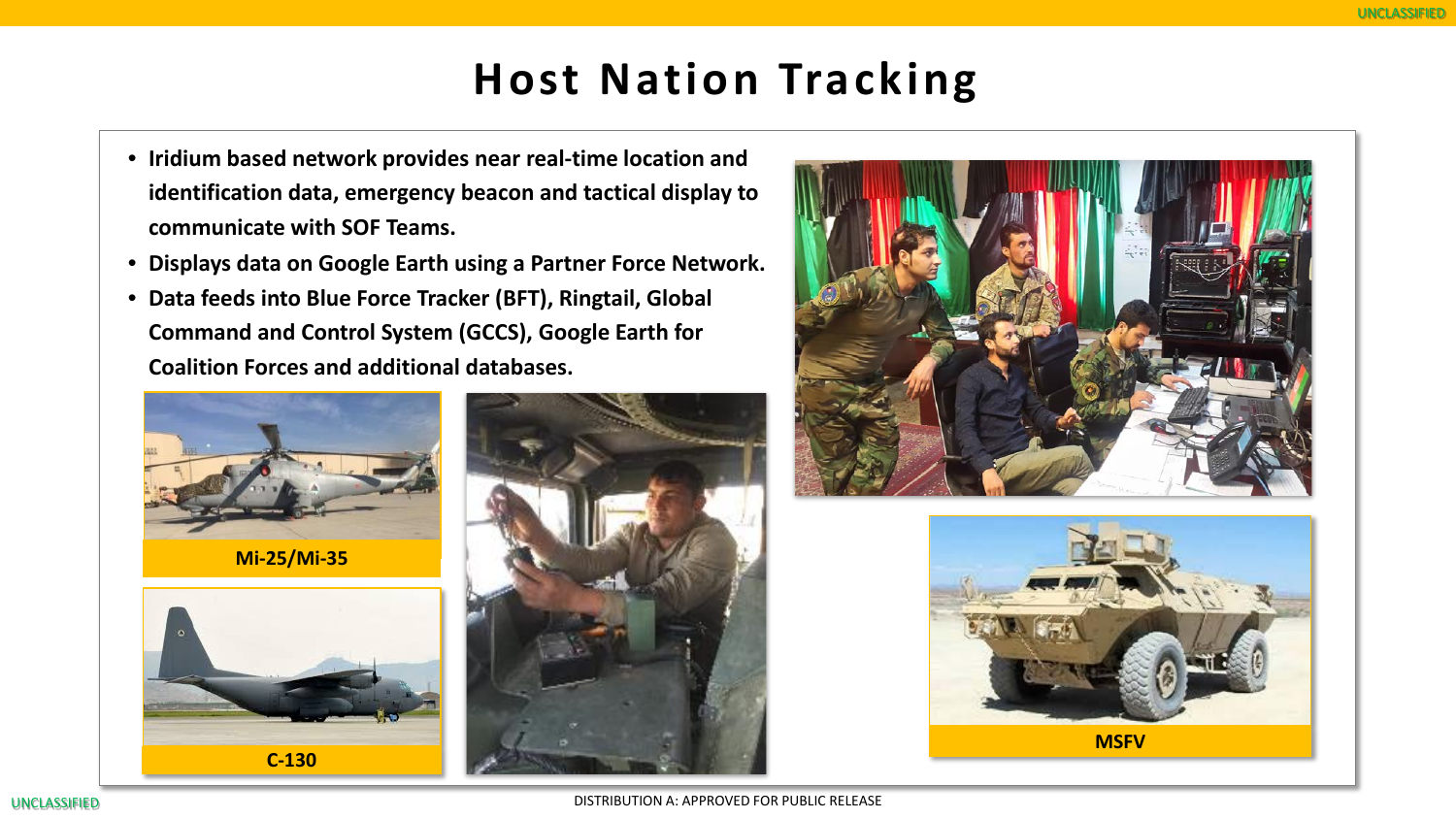## **Remote Advise Assist-Virtual Accompany Kit**

- **Creates common operating picture between US Coalition/ Partner Forces by employing commercial cellular, Wi-Fi, and military tactical/satellite communications**
- **Nation specific cellular phones and tables**



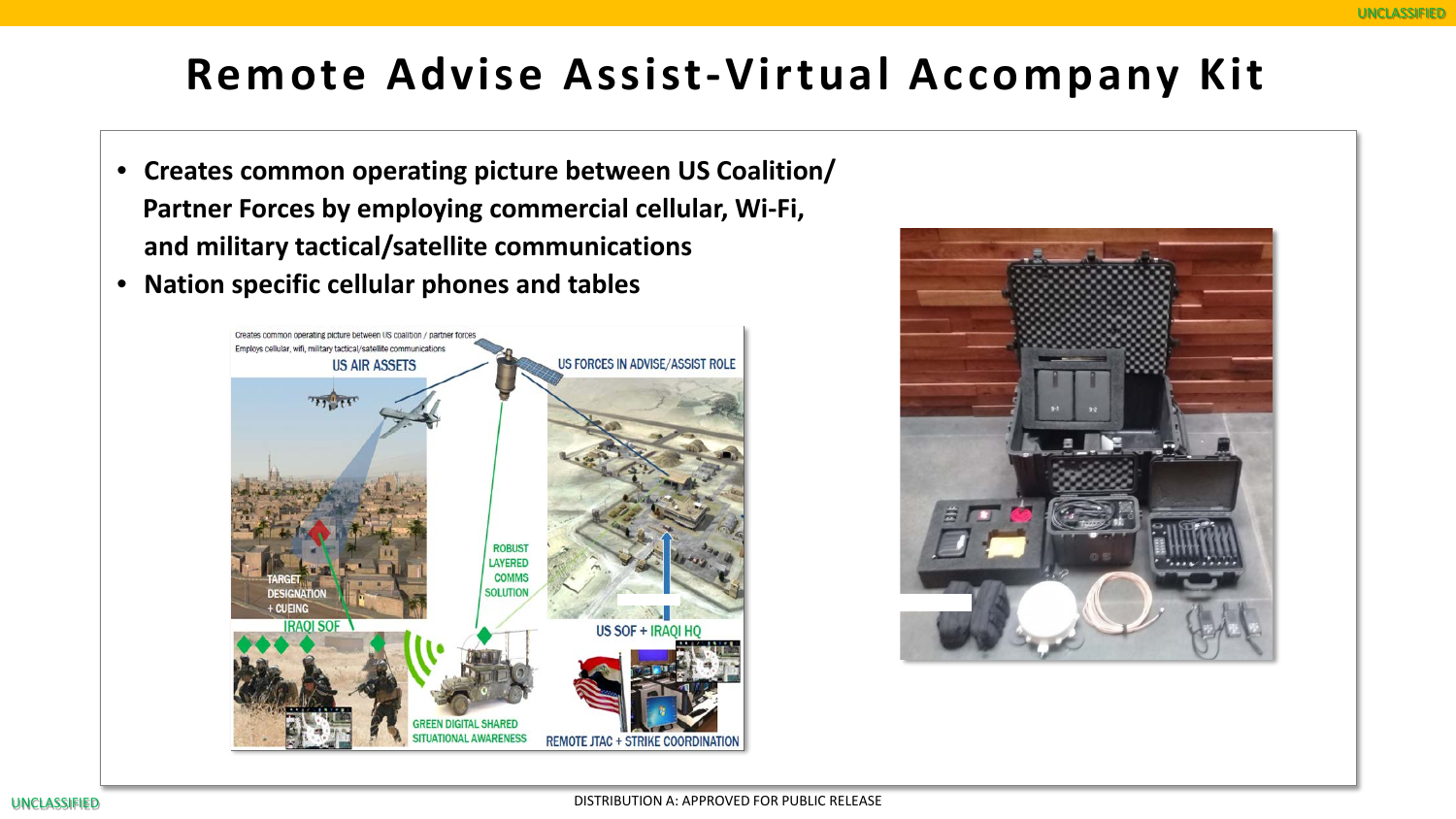# **General Considerations**

- **Simplicity**
- **Cost Effective**
- **Average User – Host Nation Partners, Education Levels Varied**
- **Software**
	- - Non-Proprietary
- **Training Accomplished in One Eight-Hour Session**
- **Ruggedized (***MIL STD 810-G***)**
- **Logistics**
	- Shipping and Storage
	- - DOT Compliant (Lithium Ion Batteries, etc…)
	- Shelf Life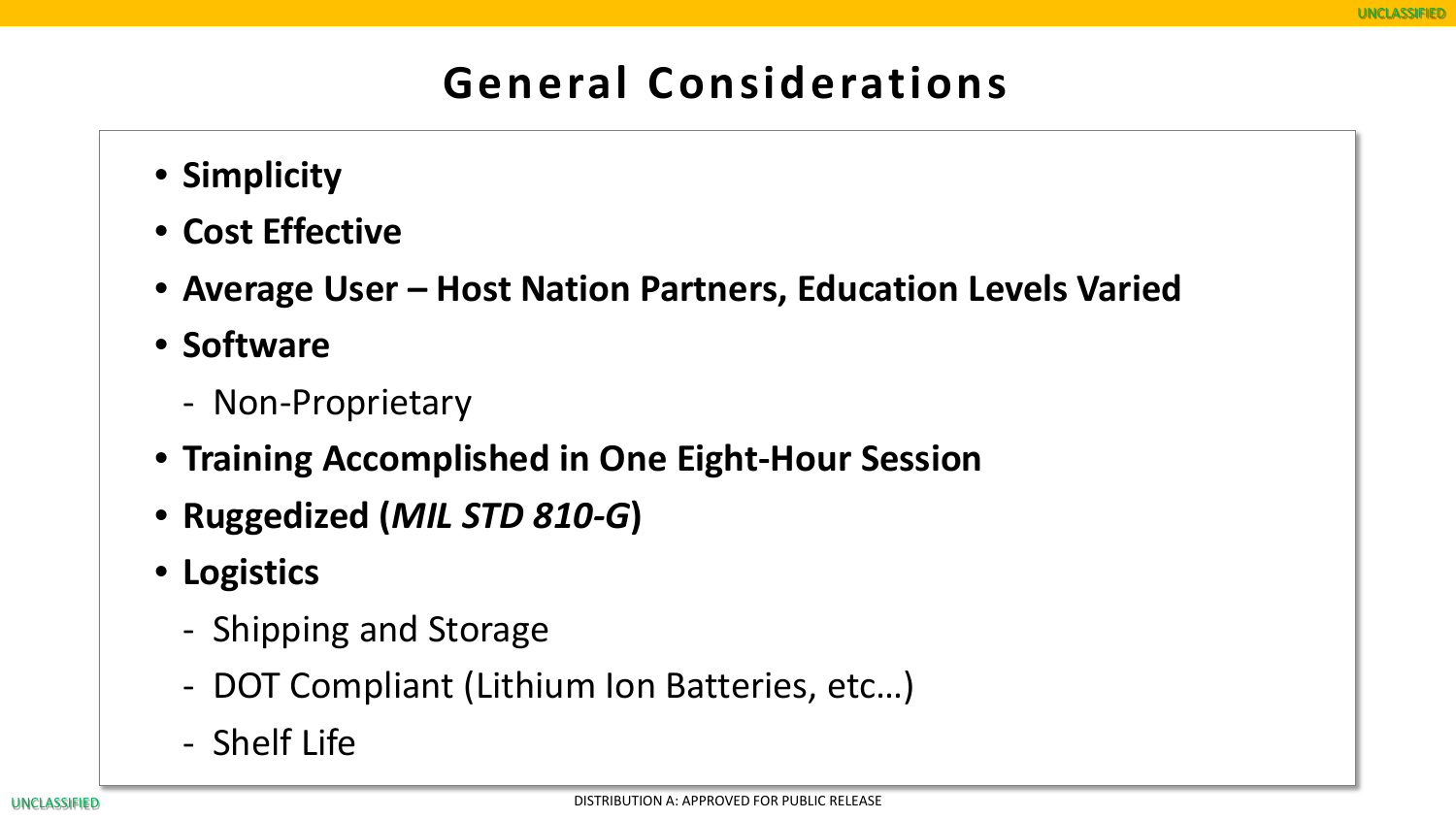### **Operational Requirements**

- **Direction, advice, and assistance remotely**
- **Maps, Imagery, Location**
- **Enable Partner Nations**
- **Austere environment**
- **ITARs Compliant**
- **Simple**